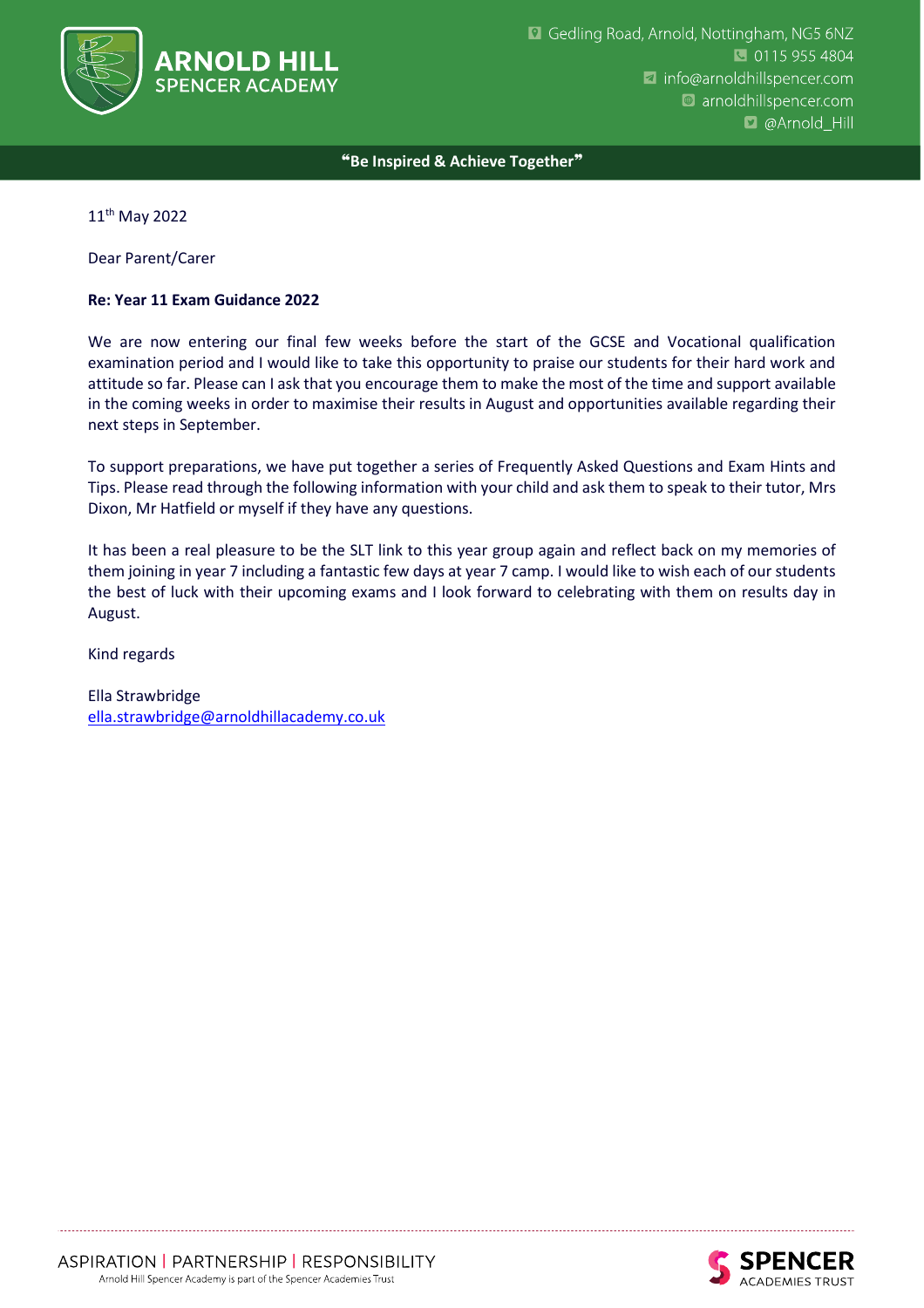## **Frequently Asked Questions**

### **Will lessons continue as normal during the exam period?**

Yes, we are planning to continue the normal school timetable as much as possible during the exam period. Students will be provided with revision time in subjects that have completed all forms of assessment. In these cases, students will be expected to have revision materials with them to use.

A small number of timetable changes have been planned to take place to ensure that students receive subject specific revision in the days leading up to each exam. Students will be provided with details of these changes during guidance sessions.

#### **When will they break up?**

Students should continue to attend every day up to and including Tuesday  $14<sup>th</sup>$  June and attend a Biology revision session. The start time for the revision session has been staggered to ensure that students completing the Geography or Statistics exam on that day can also receive the provision.

Wednesday  $16<sup>th</sup>$  June all students will be expected to attend the academy in the morning for a Chemistry revision session. The start time for the session will be staggered to allow for students completing the History and French exam.

Following this all students will be expected to attend their remaining exams or if invited for a revision session. Details of the sessions are given below.

#### **What time should my child arrive to school?**

As mentioned above, students should continue to attend every day up to and including Tuesday 14<sup>th</sup> June by 8.25am as per the normal school day.

Following this date if your child is required to attend school for either an exam or revision session the must arrive at the times given below:

AM session – Students must arrive to school via the Clarborough Drive entrance by 8.25am.

PM session – Students must arrive via the main entrance between 12.30-12.45pm.

#### **Do students need to continue to wear school uniform?**

Yes, students should continue to attend the academy in full uniform including school shoes for all exams, lessons and revision sessions.

#### **What equipment do they need?**

2 Black pens Pencil Ruler Rubber Scientific calculator Compass and protractor Highlighter Clear pencil case

#### **How is the school supporting my child's wellbeing during the exams?**

Students will continue to meet with the tutor and pastoral teams daily providing support and guidance. All procedures and access arrangements agreed following the mocks will be applied during the exam period. Subject leaders and teachers will be present prior to each exam to speak to students and answer any questions.

All students will be provided with a plastic water bottle to use during the exam period to support them remaining fully hydrated during the exams. Students should ensure that the water bottle is filled **prior** to the start of each exam briefing.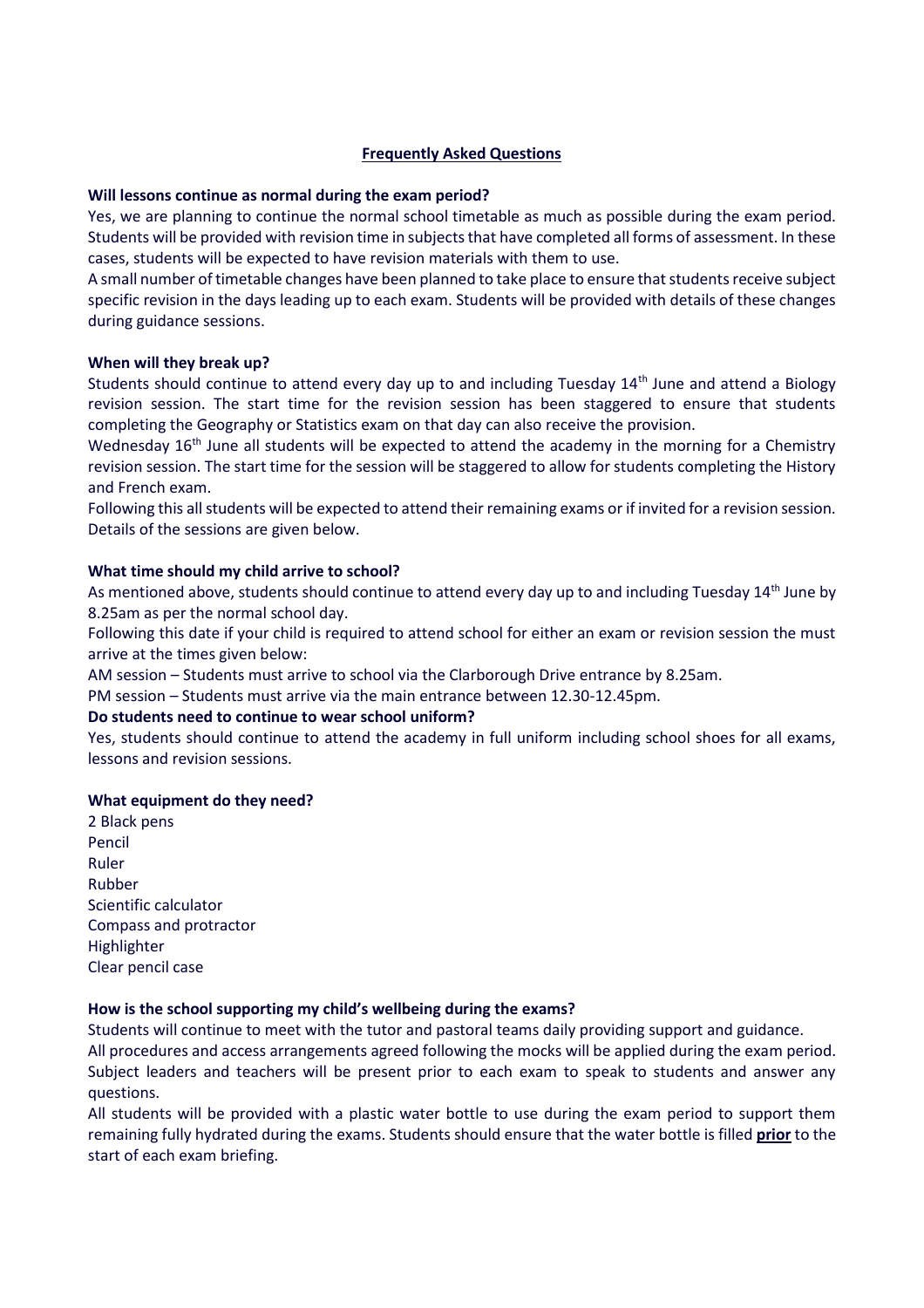We will be providing breakfast items such as toast or a piece of fruit for students sitting morning exams from Monday 16<sup>th</sup> May. Students should be encouraged to eat a healthy breakfast each morning to maintain energy levels during the exam period.

#### **Can students go home after an afternoon exam?**

Students will be able to leave the academy if their exam finished after 2.45pm on Monday, Tuesday, Thursday or Friday and 2.30pm on Wednesday. Students finishing their exam prior to this will be expected to return to their timetabled lesson.

#### **Will intervention be continuing during the exam period?**

Many interventions will continue during the exam period as a 'drop in'.

In addition to this we will be providing drop in sessions for all core subjects after school on the following dates:

#### **Maths**

Thursday  $19^{th}$  May 3.15 – 4pm Monday  $6<sup>th</sup>$  June 3.15 -4pm Friday  $10^{th}$  June 3.15 – 4pm **English Language** Tuesday  $17<sup>th</sup>$  May 3.15 – 4pm Thursday  $9^{th}$  June 3.15 – 4pm

#### **English Literature**

Tuesday  $24^{th}$  May  $3.15 - 4$ pm Tuesday  $7<sup>th</sup>$  June 3.15 – 4pm **Science** 

**Biology** Monday  $16^{th}$  May 3.15 – 4pm

#### **Chemistry**

Thursday  $26^{th}$  May 3.15 – 4pm Thursday  $16<sup>th</sup>$  June  $8.25 - 10$ am - Students not completing the History exam Thursday  $16^{th}$  June  $11$ am –  $12.30$ pm – Students that have completed the History exam.

#### **Physics**

Wednesday  $8<sup>th</sup>$  June 3.15 – 4pm Wednesday  $22^{nd}$  June  $8.25 - 10.30$ am - X band students Wednesday  $22^{nd}$  June  $10.45 - 12.15$ pm – Y band students

#### **When is results day? What are the plans?**

GCSE and Level 2 Vocational Qualifications results day will be taking place on Thursday 25th August. Further details will be shared with students and parents later in the term.

#### **What should I do if my child is ill on the day of an exam?**

Please contact the school as soon as possible if your child has a significant illness that may result in them not being able to attend an examination.

Where possible, please seek medical advice from a doctor and ask them to provide written evidence of the illness. This can then be sent to the exam board to support any application for special consideration. For absence related to Covid, please follow the latest government advice and again contact the school as soon as possible.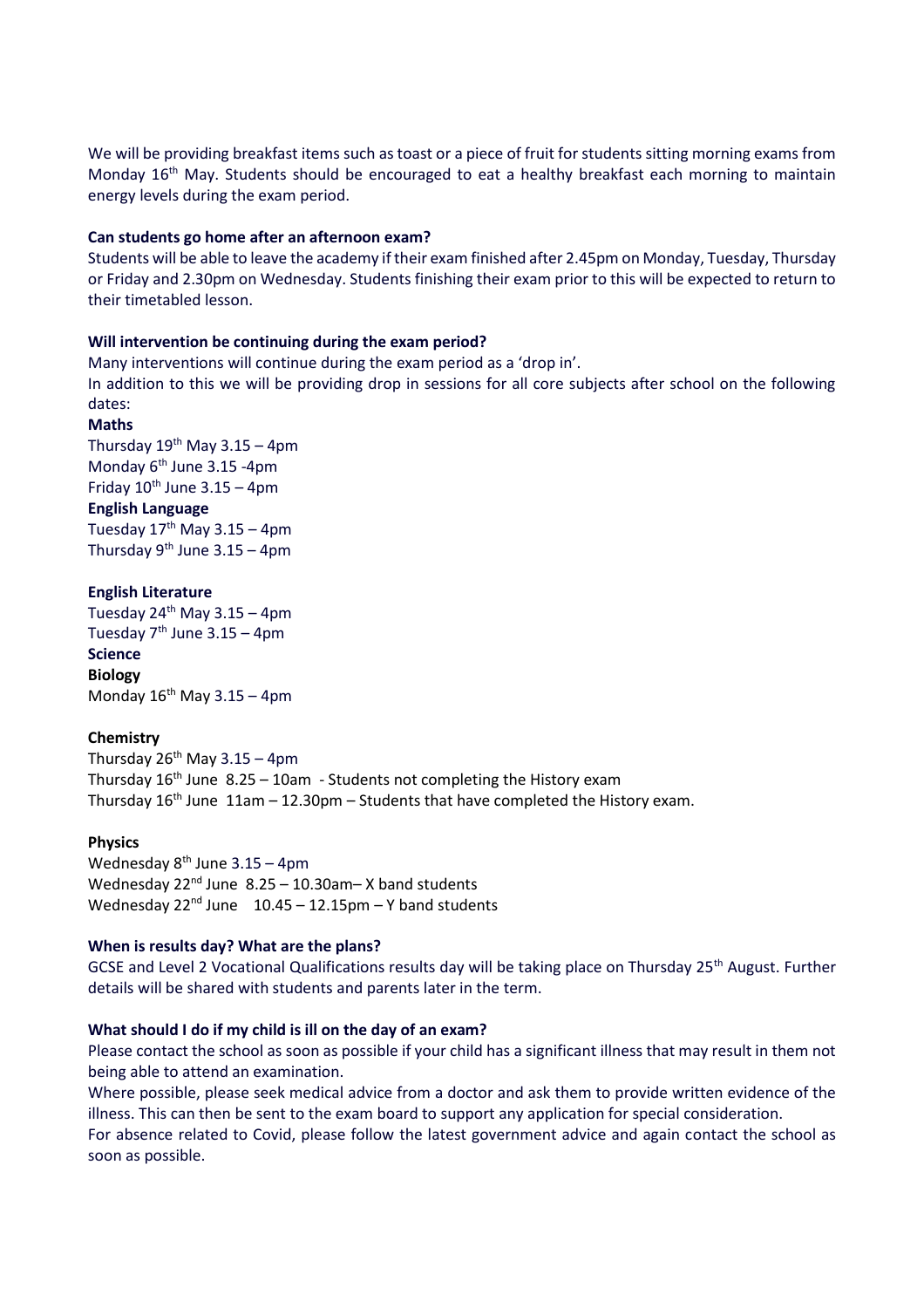### **What happens if my child is late for an exam?**

It is essential that students arrive by 8.25am each day. This will provide time for the students to check their seating arrangement and receive guidance prior to the exam.

Please be aware that exam boards will set a final entrance time for each exam. Any student arriving after this time will not be allowed to enter the exam room and will receive a mark of 0 for the paper. This may also result in a charge being applied for the cost of the exam.

#### **What happens if my child misses an exam?**

We are not able to re-sit any exam on an alternative date or time. Failure to attend an exam **without an appropriate medical reason** will result in a mark of 0 being awarded and may result in the exam board awarding a grade U overall.

Please be aware that failure to attend an exam without an appropriate reason will result in a charge for the cost of the exam being applied.

Please ensure that you contact Mrs Dixon [\(Alexandria.dixon@arnoldhillacademy.co.uk\)](mailto:Alexandria.dixon@arnoldhillacademy.co.uk) or the Exams Officer [\(dawn.harrold@arnoldhillacademy.co.uk\)](mailto:dawn.harrold@arnoldhillacademy.co.uk) as soon as possible if your child will not be attending an exam to discuss the reasons and actions required.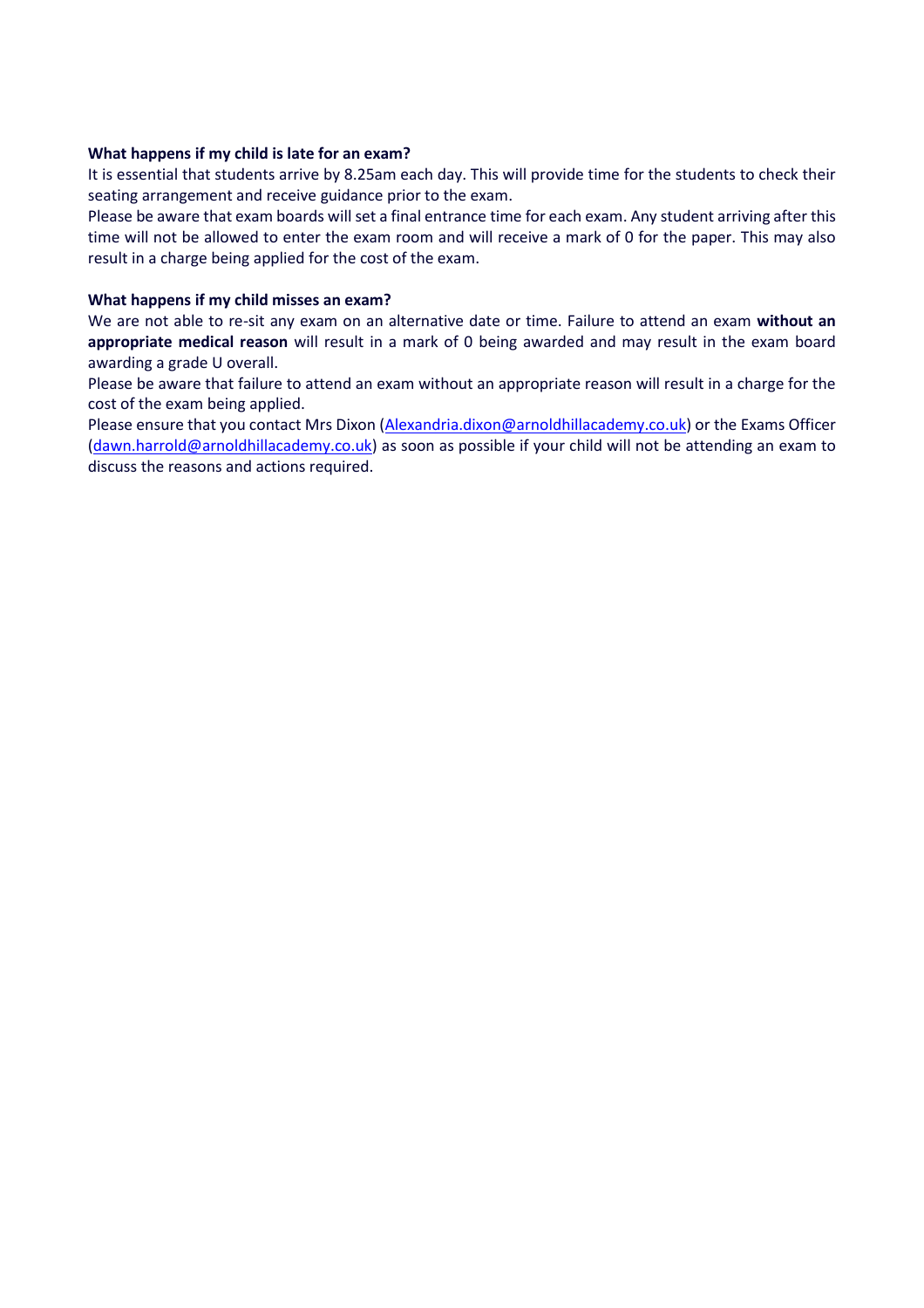## **Hints and tips for students**

# **Before the exam**

### Revise regularly

Do not leave all of your revision until the last minute. It is far better to revise for 30-40 minutes 5 times a week than 2 hours in one night.

Do not work late the night before, but do get up early to go through your final revision notes.

Revise right up to the point when you are told to come into the exam room, but please do not bring any revision materials into the exam room itself. Leave them in your bag outside.

## Use a variety of resources.

Do not rely purely on the past papers provided by your teacher to support your revision. There is a wealth of resources available for your use in several different formats.

## Sleep and relaxation time

It is important that you get plenty of sleep and have regular relaxation breaks during your revision. A good balance is the key!

## **On the day of the exam**

## Be prepared!

Have pens and sharpened pencils at the ready. Do not use pens that leak or ones with broad tips. By the same measure, don't use untried new pens. They may let you down. Use a pen that you know is reliable. Fuel and Water

Make sure you have eaten a healthy breakfast and have a filled water bottle ready to take into the exam room.

## Write clearly!

You might fully understand what you need to do but unless you write clearly the examiner will never know! Anything the examiner cannot read he/she cannot mark. If you are a poor writer, please take the time to write neatly.

## Read the questions

This is not wasted time. Read every question once to get a rough idea what it is about and then read it again from the beginning - slowly. It is a good idea to tick off each line, including information in diagrams. Do not start until you are sure you thoroughly understand what is asked. The questions are usually graduated with the easier ones at the start of the paper.

Work your way through the paper. If you find any question particularly formidable, do not carry on with it. Come back to it later. You will lose valuable time being bogged down with one question. Get some easy marks in the bag first.

Look at the number of marks that the question is worth, if you have only written one line for a 5- mark question you have probably missed something and made a mistake.

## Use of Bold Print

This means that the question is not straight forward. Bold print is a cue to read the question again carefully, so you understand **exactly** what is asked.

## Materials that you will need

Scientific Calculator –bring your own. We cannot explain how to use a calculator once you are in the exam room so make sure you know how to use it! These are available to buy through scopay.

Compass and protractor – needed for constructions and bearings.

Pencil, ruler and rubber – these are all essential when drawing graphs and other diagrams.

Pen – be aware that this needs to have **black ink** and it is a good idea to have a spare just in case one runs out.

Highlighter – this can be useful for highlighting key words and phrases.